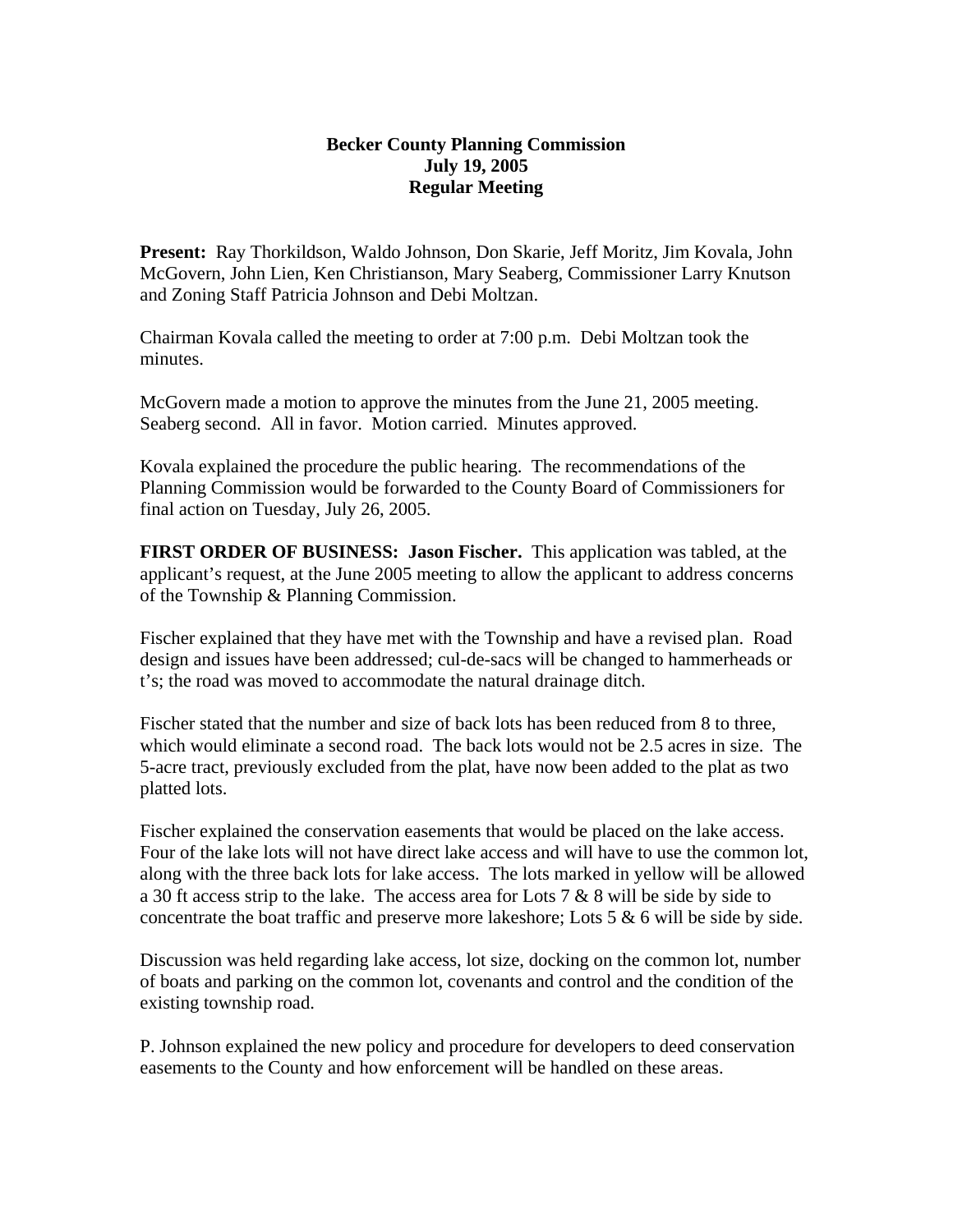No one spoke in favor of the application. Speaking in opposition to the application was Dick Meyer for Little Cormorant Lake Association. Barry Nelson, Commissioner, asked questions for clarification. There was no written correspondence either for or against the application. At this time, testimony was closed.

Further discussion was held. Christianson stated previous plats have been approved with an access lot, but the lot is used by the riparian owners that have poor lakeshore access, not by the back lots. Skarie did not like the idea of the back lots having lakeshore access.

**Motion:** Skarie made a motion to approve the change of zone from agricultural to residential and approve the preliminary plat consisting of 17 lots based on the fact that the preliminary plat does meet the criteria of the Zoning Ordinance and Subdivision Ordinance with the stipulation that the three non-riparian (back lots) do not have lake access due to the sensitivity of the lakeshore. Thorkildson second. All in favor except McGovern, Knutson, Lien and Seaberg. Majority in favor. Motion carried.

**SECOND ORDER OF BUSINESS: Winton Johnson.** This application was denied by the Planning Commission at the June 2005 meeting, and the applicant tabled the application at the County Board of Commissioners Meeting to address the concerns of the Planning Commission.

Winton Johnson explained that he tabled the application at the County Board level to revise the plan. The plan has been reduced from 13 units to 7 units. The old plan did meet the criteria of the Zoning Ordinance, but since the Planning Commission felt that the project was too dense, the project was revisited and number of units reduced. There would be 5 single-family units in the first tier and two single-family units in the second tier. There would be seven boats slips for the seven lots. The rest of the project is the same. Winton Johnson felt that a planned unit development is more feasible for this location. A permanent dock will be installed over the top of the emergent vegetation. There will be a centralized sewer and water system. The road is a private road for the planned unit development, not a township road.

McGovern questioned the dock system's construction. Winton Johnson explained how it would be constructed.

Speaking in favor of the application were Opal Rogstad and Monte Jones. Speaking in opposition to the application were: Hank Carpenter, Rick Wirth, Marcy Blackburn, Shorty Marthalar, and Charles Blackburn. There was no written correspondence either for or against the application. At this time, testimony was closed.

Further discussion was held. Thorkildson questioned if individual lot sizes apply in a planned unit development. P. Johnson stated that individual lot sizes apply in the overall calculations of the planned unit development, but there is no individual lot ownership. Further discussion was held regarding the difference between a lot/block development and a planned unit development, lot area, usable area and the bluff area. Skarie stated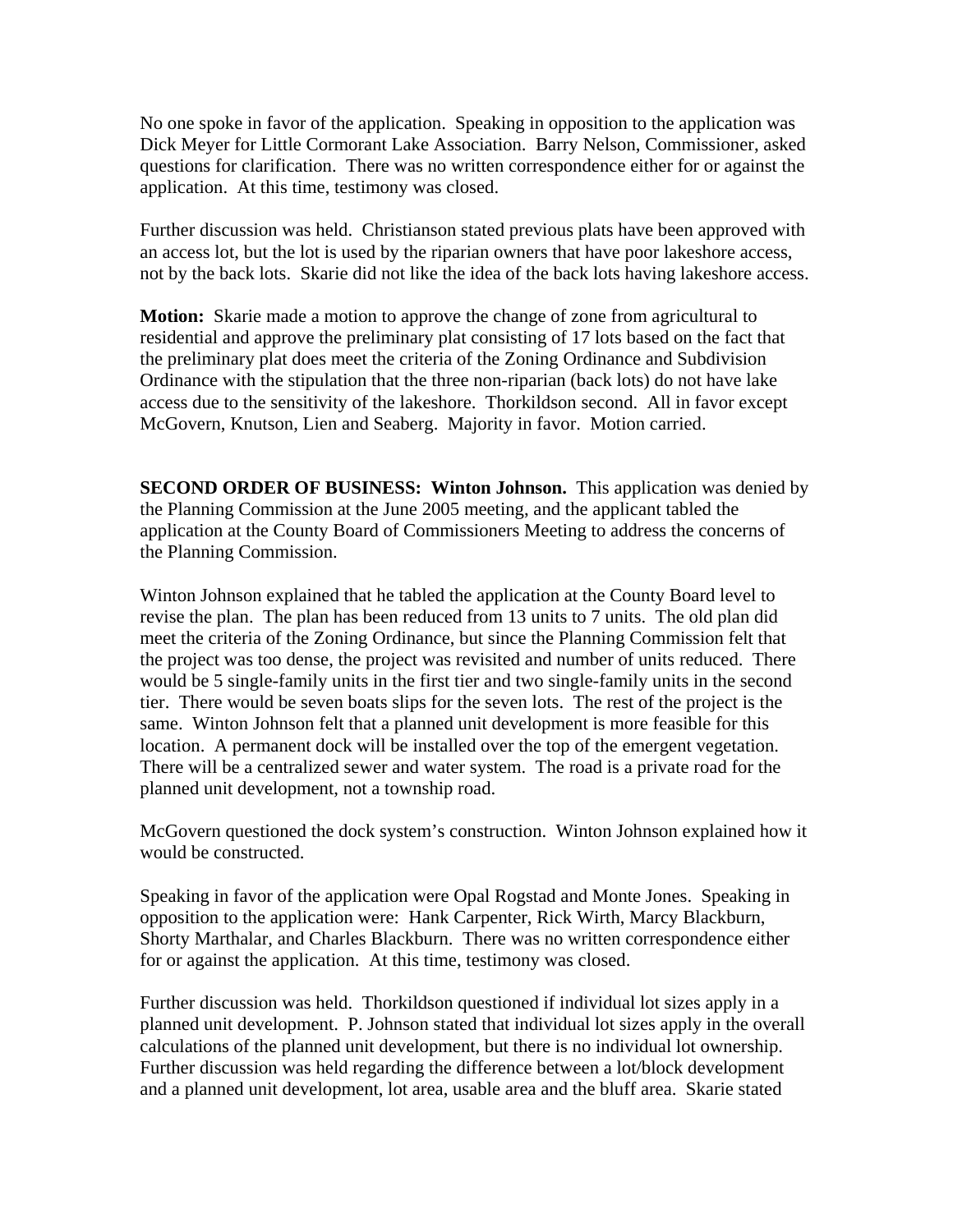that this plan is more acceptable than a lot/block subdivision because it would not allow individual docks. Lien stated that the planned unit development allows for storm water protection. W. Johnson stated that with an association there is more protection for the entire development and there is the perpetual easement for the lakeshore and wetlands.

**Motion:** W. Johnson made a motion to approve the change of zone from agricultural to high density residential and approve a conditional use permit to allow a planned unit development consisting of seven single family units with one centralized docking system for seven watercraft based on the fact that there will be a permanent easement on the lakeshore and wetlands and this plan would be the most ideal situation for the sensitive topography. Skarie second. All in favor except Thorkildson, McGovern and Seaberg. Majority in favor. Motion carried.

## **THIRD ORDER OF BUSINESS: Final Plat for Earl Hemmerich.**

P. Johnson explained that the change of zone from commercial to residential and preliminary plat approval for five lots were approved May 17, 2005. The property is located on Big Basswood Lake. Everything is in order for final approval.

**Motion:** Lien made a motion to approve the final plat based on the fact that it does meet the criteria of the Zoning Ordinance and Subdivision Ordinance. Thorkildson second. All in favor. Motion carried.

**FOURTH ORDER OF BUSINESS: Rodney Bahr.** Request a change of zone from agricultural to residential and approval of a certificate of survey to allow three substandard lots in contiguous ownership to be divided into two buildable tracts of land for the property described as: Lots 6, 7 & 8 Pleasure Estates; Section 3, TWP 139, Range 39; Height of Land Township. PID Numbers 15.0482.000, 15.0483.000 & 15.0484.000. The property is located on Height of Land Lake.

No one was present to explain the application. Kovala and P. Johnson explained the application to the Board. There are three substandard size contiguous lots in the same ownership, owned by Bahr. The request is to subdivide the lot into two buildable parcels.

No one spoke in favor of the application. No one spoke in opposition to the application. There was no written correspondence either for or against the application. At this time, testimony was closed.

Further discussion was held regarding the topography of the property, size requirements, and procedure for re-platting of platted lots.

**Motion:** Knutson made a motion to approve the change of zone and certificate of survey to allow the three substandard lots in contiguous ownership to be divided into two buildable lots based on the fact that the request meets the requirement of the Zoning Ordinance and Subdivision Ordinance. Christianson second. All in favor. Motion carried.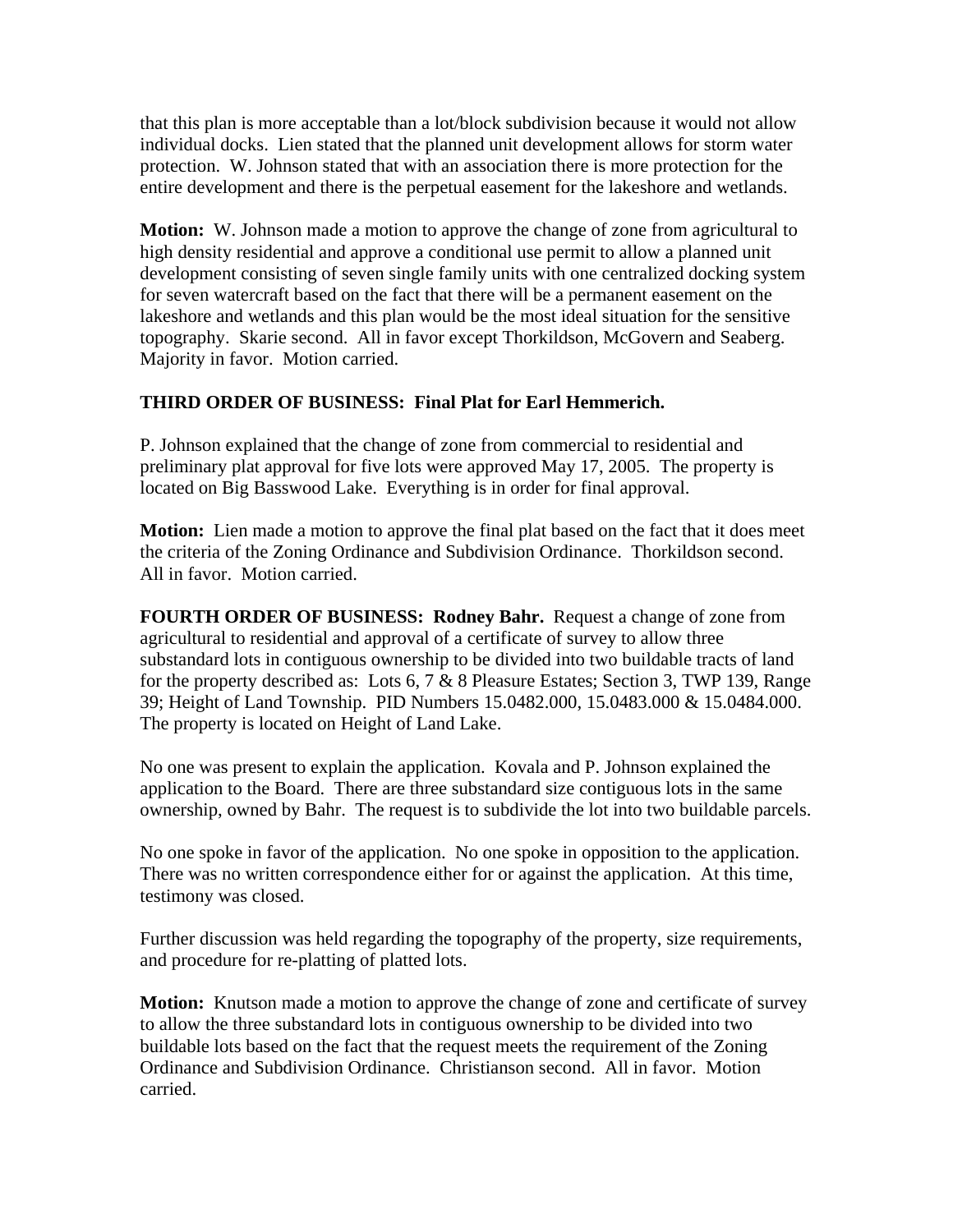## **FIFTH ORDER OF BUSINESS: Strawberry Lake Christian Retreat Church.**

Request a conditional use permit to allow 18 RV sites for the property described as: Lot 1 Less 10 Acres in SE Corner; Section 3, TWP 141, Range 40; Sugar Bush Township.

Vince Duff, Engineer and construction manager, explained the application to the Board. Two of the existing sites would be removed and 12 new sites added for a total of 18 sites.

W. Johnson questioned if the sites were permanent or transient. Duff stated that the sites are transient.

Speaking in favor of the application was Carl Dudley. No one spoke in opposition to the application. There was no written correspondence either for or against the application. At this time, testimony was closed.

Further discussion was held regarding location, size and use.

**Motion:** Thorkildson made a motion to approve a conditional use permit to allow 18 RV sites based on the fact that the request is in compliance with the non-shoreland commercial multi-unit developments. Seaberg second. All in favor. Motion carried.

**SIXTH ORDER OF BUSINESS: Becker County Human Society/ Detroit Lakes Development Authority.** Request a conditional use permit for a semi-public use in an agricultural zone for the property described as: 2.98 acres of NW ¼ less 5 Acres in SW Corner; Section 22, TWP 139, Range 41; Detroit Township. PID Number 08.0381.000.

The application was explained by Dan Hagen. The property will be used to construct a shelter for the humane society. The area in which this is to be constructed will eventually be annexed into the city. Currently, a conditional use permit would be required to get the project started.

Kovala stated that this would be located on the parcel of land for which the City of Detroit Lakes was denied the change of zone from agricultural to industrial. Seaberg questioned what type of building would be constructed. Hagen stated that the exact type of building is not known yet, but it would house up to 25 animals.

Kovala questioned how the society operates now. Hagen stated that they use the Detroit Lakes Animal Hospital and volunteer care takers. W. Johnson stated that the society needs a home, but not in the middle of a residential area.

P. Johnson stated that it is the intent of the City to annex this land into the City and its intended use is to be industrial. Knutson remembered saying, at the last meeting, that the Society had an option to apply for a conditional use permit. Christianson felt that this is a City issue.

Speaking in favor of the application were: Lori Thompson, Beth Pridday, Linda Martinson and Kelly Pratt.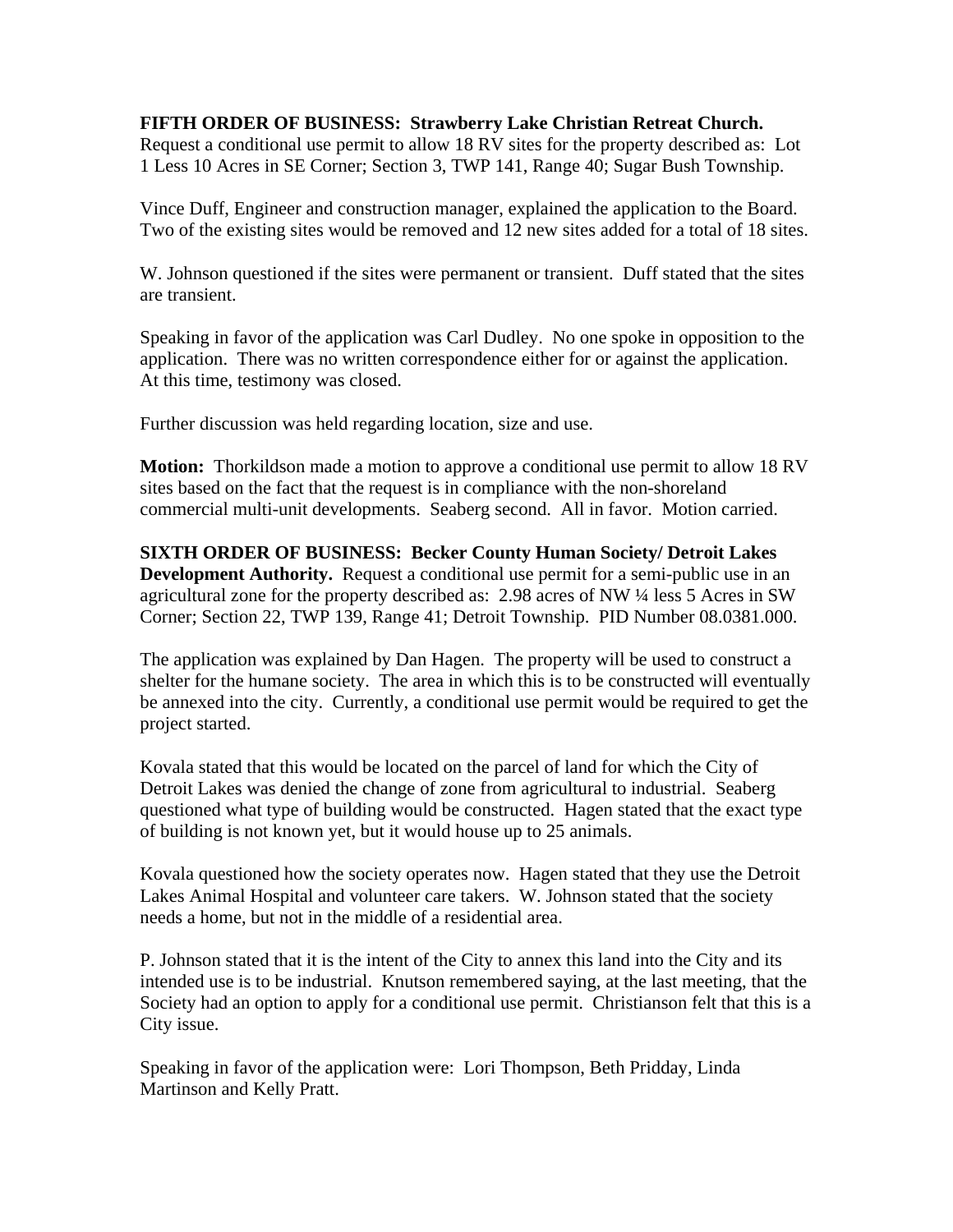Christianson questioned why, if it is a County Humane Society, why other locations weren't looked at. Pridday stated that the County grants some funds each year. Kovala questioned the noise from the animals. Martinson stated that the animals are indoors except for exercise times. Kovala stated he did not care for the position the City of Detroit Lakes and Larry Remmen put the Board in; if the County grants the conditional use permit, then the City will annex as industrial because a shelter can only be located in an industrial zone. Seaberg questioned why the society has not looked into tax-forfeited lands for the shelter. Kovala questioned why the society couldn't share a facility with another county.

Speaking in opposition to the application were Clayton Schott and Tom Mack. There was no written correspondence either for or against the application. At this time testimony was closed.

Further discussion was held. Lien felt that the City did not do the society a favor by giving them this land and that the City is forcing the change in the City's favor. Lien stated that he is in favor of a shelter, but this Board has sent a clear message to the City that this area should be residential. Knutson stated that he admired the passion of the society, there is a clear message to the City that this area should be residential. W. Johnson stated that the society should talk to the County Commissioners about a rural location for a shelter. Thorkildson agreed.

**Motion:** Knutson made a motion to deny a request for a conditional use permit for a semi-public use in an agricultural zone based on the fact that it is not compatible with the surrounding residential area. McGovern second. All in favor. Motion carried.

Kovala stated that the application is being denied because of the City's approach, not because of the Humane Society.

**SEVENTH ORDER OF BUSINESS: Tom Krabbenhoft.** Request a conditional use permit to restore a retaining wall on the property described as: Lot 7 & S 50 feet of Lot 6, Knollwood Glen; Section 14, TWP 138, Range 42; Lake Eunice Township. PID Number 17.0827.000. The property is located on Pearl Lake.

Krabbenhoft explained the application to the Board. A new retaining wall would be constructed to replace the existing wall. The wall is located within the shore impact, but not directly on the shore. The current wall is constructed of railroad ties and is deteriorating. The Pelican River Watershed District is in agreement with the replacement.

Kovala questioned if there was riprap there before. Krabbenhoft stated that there was riprap there before, but the wall is deteriorating from above, not below. Lien questioned who engineered the plan. Krabbenhoft stated that Strata engineered the plan, but did not stamp it.